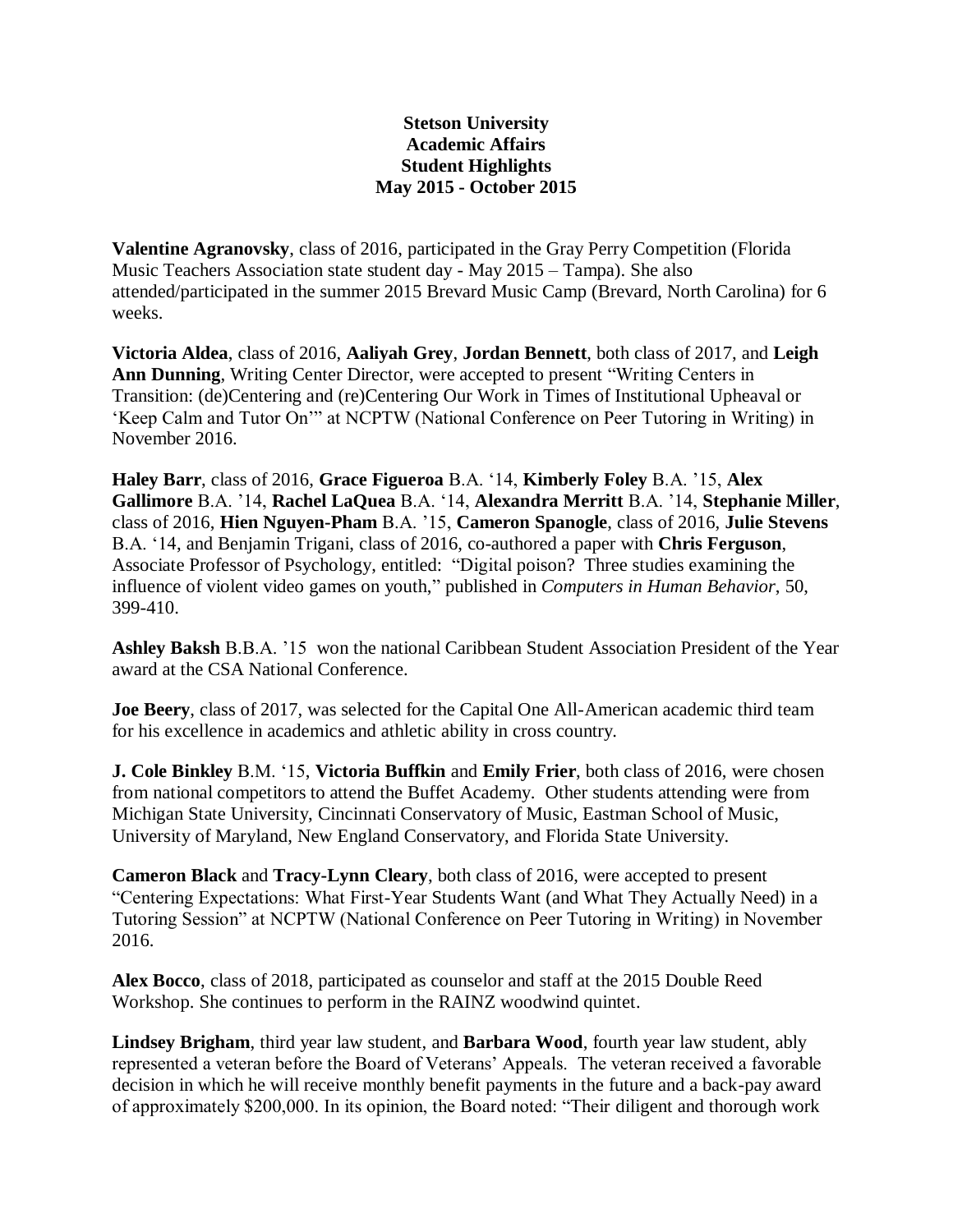on behalf of the Veteran is a credit to themselves and to the Stetson University College of Law." The College of Law Veterans' Advocacy Clinic, under the supervision of **Stacey-Rae Simcox**, Associate Professor of Legal Skills and Director, continues to represent veterans in connection with claims for benefits before the United States Department of Veterans Affairs.

**Erin Brennan**, **Lauren Eliopolos**, and **Jeremey Rill**, third year law students, were finalists in the 2015 Robert Orseck Memorial Moot Court Competition. The students got to argue before the full Florida Supreme Court at this year's Annual Florida Bar Convention. The team was coached by **Brooke Bowman** J.D. '02, Professor of Legal Skills, **Roberta Flowers**, Professor of Law, and **Kristen Adams**, Professor of Law.

**Raveena Budhu**, **Rachel Read**, **Sydney Schless**, and **Ashley Yony**, all class of 2016, represented Stetson at the National Vandoren Ensemble Festival in Mobile, Alabama.

**Rachel Read**, **Victoria Buffkin**, **Sydney Schless**, all class of 2016, and **Cole Bushman**, class of 2017, were part of the faculty of the Annual Stetson University Clarinet Clinic coaching small ensembles, teaching young students, and serving as dorm counselors.

**Ben Chase**, **Tabitha Petri**, **Katie Nathenson**, all class of 2016, and **Sarah Coffey**, class of 2018, spent six weeks in the San Juan Islands of Washington state with **Wendy Anderson**, Professor of Environmental Science and Studies, where they conducted vegetation surveys and analyses for three Areas of Critical Environmental Concern within the San Juan Islands National Monument. Internship stipends and travel funds were provided by a grant from the Bureau of Land Management.

**Sarah Coffey**, class of 2018, and **Mackenzie Quinn**, class of 2019, in their roles as Environmental Values Fellows, continue to work with the administration and staff in Facilities Management to achieve greater resource efficiency and a smaller environmental footprint.

**Colby Connell**, second year law student, **Elizabeth Harbaugh**, **Patrick Iyampillai**, and **Dan Kavanaugh**, all third year law students, won the Student Professionalism YouTube Contest sponsored by the Florida Bar Standing Committee on Professionalism and the Florida Bar's Harry Latimer Center for Professionalism. The students wrote, produced and acted in a two-anda-half minute video focusing on professionalism in legal communication. The students received their award at the Florida Bar's Annual Meeting this summer.

**Courtney Cox**, third year law student, will have her paper concerning the Tariff Act of 1930 and its impact on Florida's economy published in the *Loyola University Consumer Law Review*.

**Susanne Fox** and **Philip Yang**, both class of 2016, accompanied by **Bonnie Holloway**, Visiting Lecturer in Accounting, attended the Beta Alpha Psi national conference in Milwaukee, WI in August. In addition to representing the department and the chapter at the conference, the three also participated in the literacy where they spent a day with local elementary school students.

**Kelly Green** J.D. '15 and **Tamara Major**, third year law student, received an Honorable Mention Award for their pro bono efforts from the Sixth Judicial Circuit's Pro Bono Committee.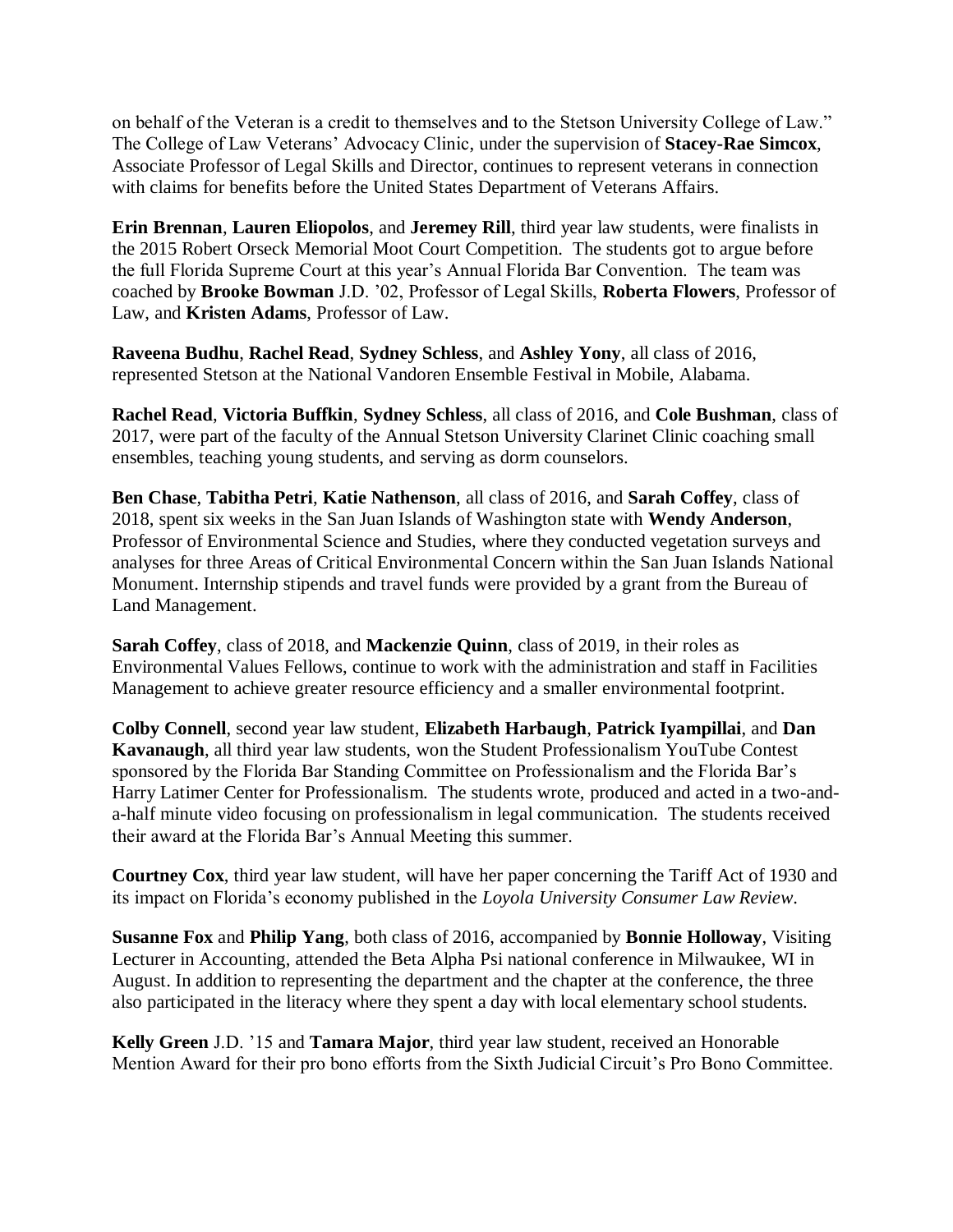**Joan Hudson**, **Bernadette Salzano**, and **Nicole Wohn**, all class of 2016 expected to graduate December 2015 and begin the Master of Accountancy program, and **Jerica Trotter**, **Savana Spooner**, current Master of Accountancy students, are recipients of the Florida Institute of Certified Public Accountants scholarship. Additionally, Ms. Hudson, Ms. Spooner, Ms. Salzano, Ms. Trotter, and **Marge Lacombe**, Master of Accountancy student, were awarded the Clay Ford Florida Board of Accountancy Minority Scholarship.

**Daniel Humphrey**, class of 2016, was appointed to the Executive Board of Directors for Sigma Nu National Fraternity as a Collegiate Grand Councilman and works with the rest of the board to govern the affairs of the fraternity between annual meetings.

**Luke Jorgenson**, class of 2018, received the George L. Jenkins Prize in Physics from Dr. George S. Glander. This prize is given to the top performing student in University Physics I and II. He was invited to Stetson University's National Honor Society, Phi Eta Sigma. He participated as counselor and staff at the 2015 Double Reed Workshop. Lastly, he was also on the Dean's list with a 4.0 GPA.

**Paige Lacey**, **Lara McGuire**, and **Nicole Santamaria**, third year law students, were semifinalists at the 2015 E. Earle Zehmer Workers' Compensation Moot Court Competition. The team also was awarded best brief in the competition and Ms. Santamaria was also presented with the Professionalism Award by the National Association of Workers Compensation Judiciary. The team was coached by **Mike Allen**, Professor of Law and Associate Dean for Academic Affairs, and alum **Jason Stearns** J.D. '08.

**Marge Lacombe**, Master of Accountancy student, attended the AICPA's Accounting Scholars Leadership Workshop in Baltimore, Maryland. The Workshop was by invitation only based upon one's written application.

**Omar Lawand**, class of 2017, was accepted into the Performer's Class of the 2015 Southeast Trombone Symposium held at Columbus State University. The Performer's Class was directed by trombonist, Jim Nova of the Pittsburgh Symphony Orchestra.

**Jake Moore**, class of 2016 and a 2015 SURE winner, and **Susie Weiss**, class of 2017, were trained as transcribers for the *Canterbury Tales Project* under the directorship of **Thomas Farrell**, Professor of English.

**Emily Niederman**, class of 2016, and **George Winsten**, class of 2018, both Environmental Science and Studies majors working under the auspices of a NOAA Sea Grant headed by **Jason Evans**, Assistant Professor of Environmental Science and Studies, are working with the Satellite Beach, FL community on a project entitled, "From the Bottom Up: Implementing Resiliency at the Local Government Level Through Data-Driven Analyses and Community Engagement."

**Nicole M. Rivera-Montañez**, class of 2016, attended the InterHarmony International Music Festival in Sulzbach-Rosenberg, Bavaria, Germany this summer where she performed the role of Third Lady in Mozart's *The Magic Flute*. She was able to attend because of the generous contributions made by **Career and Professional Development** at Stetson, as well as **Thomas Masse**, Dean of the School of Music. She was there for three weeks with several colleagues from Stetson, as well as her voice professor and opera director, **Russell Franks**, Lecturer in Music.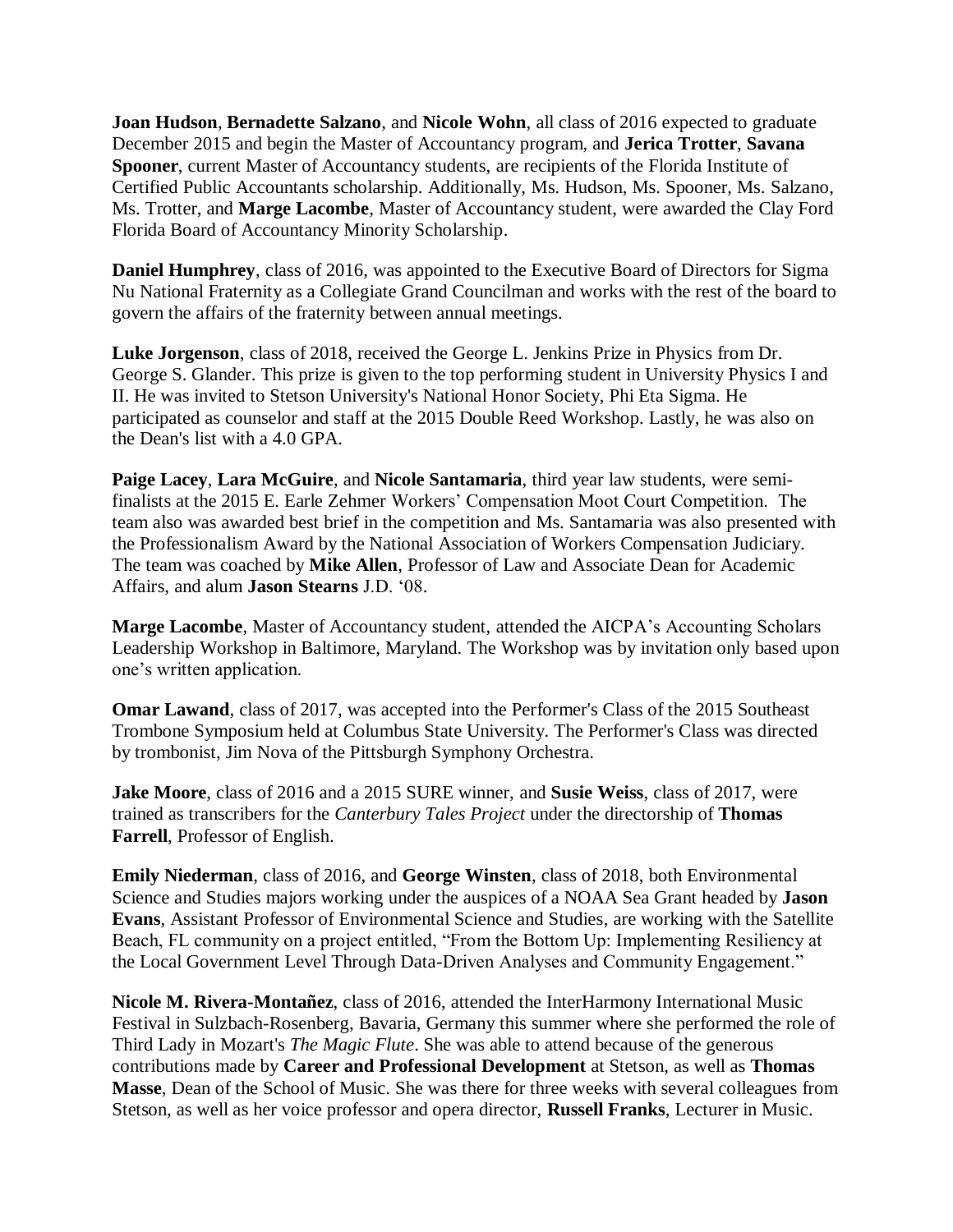She also had the opportunity to perform on the first student recital, and was highly praised in the review from a local newspaper. There, she sang "Mon coeur s'ouvre à ta voix" from *Samson et Dalila* by Camille Saint-Saëns. In her words, "It was one of the most rewarding and humbling experiences of my life."

**Amanda Roy** B.A. '15 presented her senior thesis research at the American Psychological Association (APA) conference in August. Amanda travelled to the APA conference in Toronto to present her research on video games and stress.

**Joseph Rubano**, class of 2016 cello performance major, was one of 12 cellists selected to participate in the National Orchestra Institute in College Park Maryland this past summer.

**Bernadette Salzano**, class of 2016, participated in a research project this summer as a funded Fell Research Scholar. She worked with **Maria Rickling**, Assistant Professor of Accounting, **Michael Bitter**, Rinker Distinguished Professor of Accounting, and **Jessica West**, Assistant Professor of Finance. Ms. Salzano played an integral role in gathering and confirming the data necessary for the project, which resulted in a paper titled "Auditor Conservatism after the Global Financial Crisis." The paper is expected to be submitted for publication by the end of the fall semester.

**Simone Seales**, class of 2018 and cello performance major, was the recipient of a \$5,000 Sphinx Grant to study in Europe this past summer at the Interharmony Music Festival and in New York City with the Project Trio Festival.

**Sarah Shahnovsky,** class of 2016, had her senior research, "Not by Accident: Generational Normalization through Serial Killers" accepted for publication in an English academic journal.

**Macie Thornhill**, class of 2017, participated as counselor and staff at the 2015 Double Reed Workshop. Also, she completed 200 hours of yoga teacher training.

**Emily Vitale**, class of 2017, attended and participated in the ORFEO INTERNATIONAL MUSIC FESTIVAL, in Vipiteno, Italy from July 3 - 20, 2015. Emily was also awarded 2<sup>nd</sup> place in the Wednesday Music Club of Central Florida Scholarship Auditions, which is a part of the Florida Federation of Music.

## **Recent Graduates in Graduate Programs and Industry Positions**

**Matthew Ady** B.B.A. '15 began his first year of studies at Emory Law School.

**Christopher Aguirre** B.B.A. '15 is now a financial analyst in Miami.

**Joshua Albert** B.M. '15 received a full Graduate Teaching Assistantship from the University of Central Florida to pursue a Master of Music in Percussion Performance.

**J. Cole Binkley** B.M. '15 was accepted to the University of California – Northridge on scholarship and an assistantship for clarinet performance